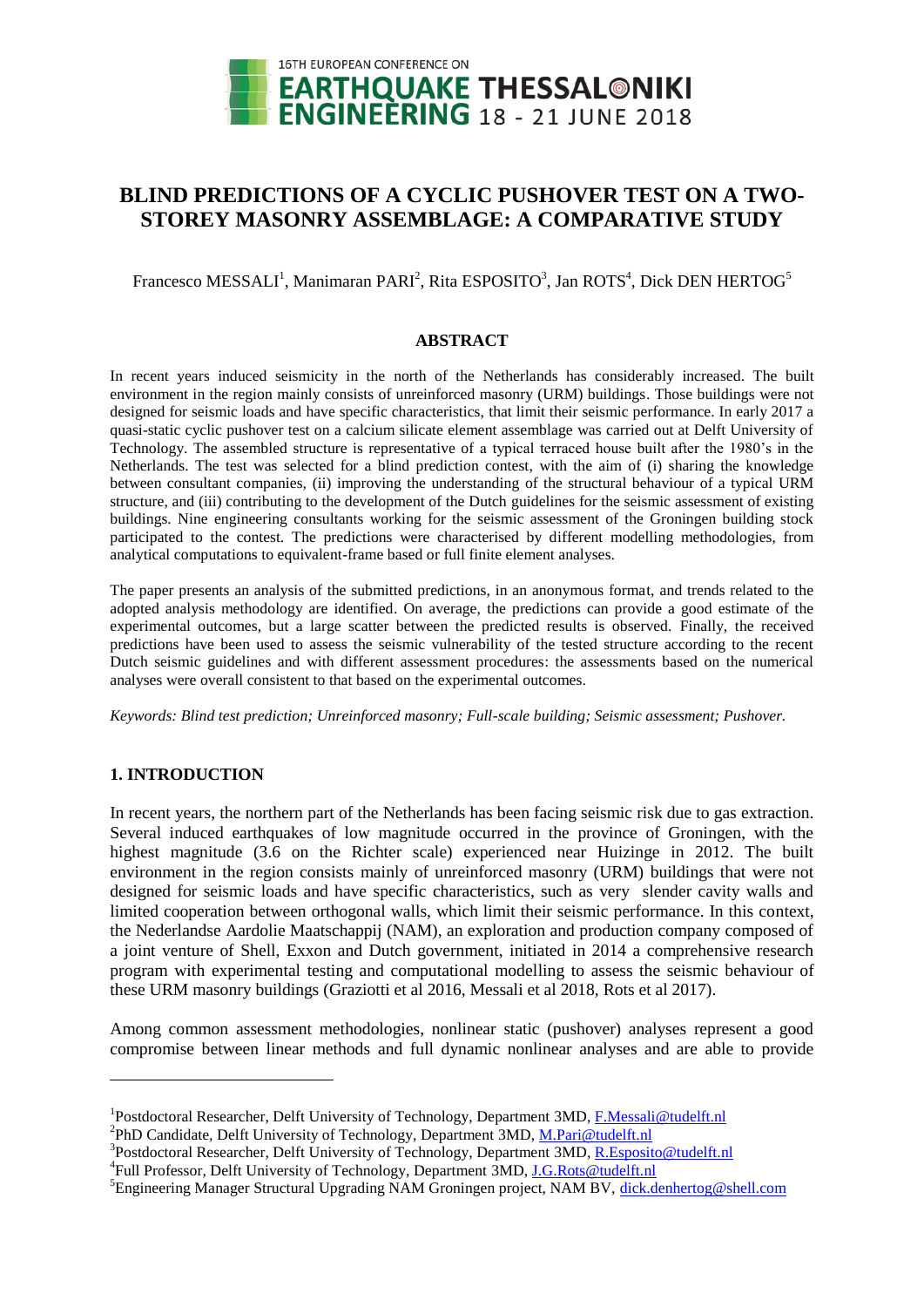reliable estimates of the seismic performance of URM structures. As a consequence they are usually included in the international standards and guidelines for the assessment of existing buildings (FEMA 2000, CEN 2005a, MIT 2008, ASCE 2014, NZSEE 2017). Also in the Netherlands, the draft version of the Dutch guidelines for the seismic assessment of existing buildings includes a specific section on the use of pushover analysis (NEN 2017a).

Within this context, in early 2017 a quasi-static cyclic pushover test on a calcium silicate element assemblage was carried out at Delft University of Technology as part of the large-scale testing campaign performed during 2016-17 under the NAM Structural Upgrading project (Esposito et al 2018). The assembled structure (a two-storey house composed of calcium silicate element masonry walls and concrete floors) is representative of a typical terraced house built after the 1980's in the Netherlands. The geometry of the assemblage was designed to investigate the influence of several building characteristics, such as the presence of slender piers and long transversal walls, the limited connection between the concrete floor and the walls and between the piers and the transversal walls. Walls and piers were constructed from large calcium-silicate elements with thin-layer joints. The test was selected for a blind prediction contest and nine engineering consultants working for the seismic assessment of the Groningen building stock participated in the contest. The contest aimed primarily at (i) sharing the knowledge between consultant companies, (ii) improving the understanding of the structural behaviour of a typical URM structure, and (iii) contributing to the development of the Dutch guidelines for the seismic assessment of existing buildings.

Blind prediction contests have already been used in the past to evaluate the influence of aleatory and epistemic uncertainties on the outcomes of structural nonlinear analyses. The benchmark can consist of single structural components (De Boer 2018), but more often of complex large assemblages, especially reinforced concrete structures (Combescure et al 2001, Sattar et al 2013, Richard et al 2015). As regards masonry, the behaviour of both framed masonry (Kagermanov and Ceresa 2017) and URM structures (Mendes et al 2017, De Felice et al 2017) have been analysed. For the latter, the performed contest showed that large differences may be expected between different predictions and also between the predictions and the experimental outcomes for both stone and brick URM structures. The current paper includes an overview of the experimental results, with specific focus on the test capacity curve and the evolution of the failure mechanism. The results provided by the nine engineering consultants are then presented (in anonymous format) and compared with each other and with the experimental results. The discussion is mainly focused on the adopted methodology in terms of modelling assumptions, choice of the material parameters and consequent outcomes. Finally, the applicability of the pushover assessment for the considered structure, according to the different methods recommended by the international standards and the Dutch guidelines, is discussed.

## **2. PUSHOVER TESTS ON A TWO-STOREY MASONRY ASSEMBLAGE**

A detailed description of the experiment and its outcomes is provided in Esposito et al (2018).

## *2.1 Description of the experiment*

The geometry of the assemblage was designed to be representative of the structure, a typical terraced house built in the north of the Netherlands, characterized by the presence of slender piers, two on each façade, in combination with long transversal walls [\(Figure 1\)](#page-2-0). The specimen was composed of single wythe walls constructed of large calcium silicate (CS) element masonry. CS12 elements and thin mortar layers with high compressive resistance were used. The standard size of the elements was  $897x643x100$  mm<sup>3</sup> for the piers, and  $897x643x120$  mm<sup>3</sup> for the transversal walls. Corresponding to the construction practice in the Netherlands, the width of some elements was customized in the factory to enable a stretcher bond between the elements at every row. Likewise, for some rows, the height of the elements was adjusted in factory to fit the desired story height. A kicker course layer was placed as 'foundation' under each wall, to smoothen possible small level differences in the underlying construction until a horizontal level was achieved. For the kicker course, smaller sized CS units, also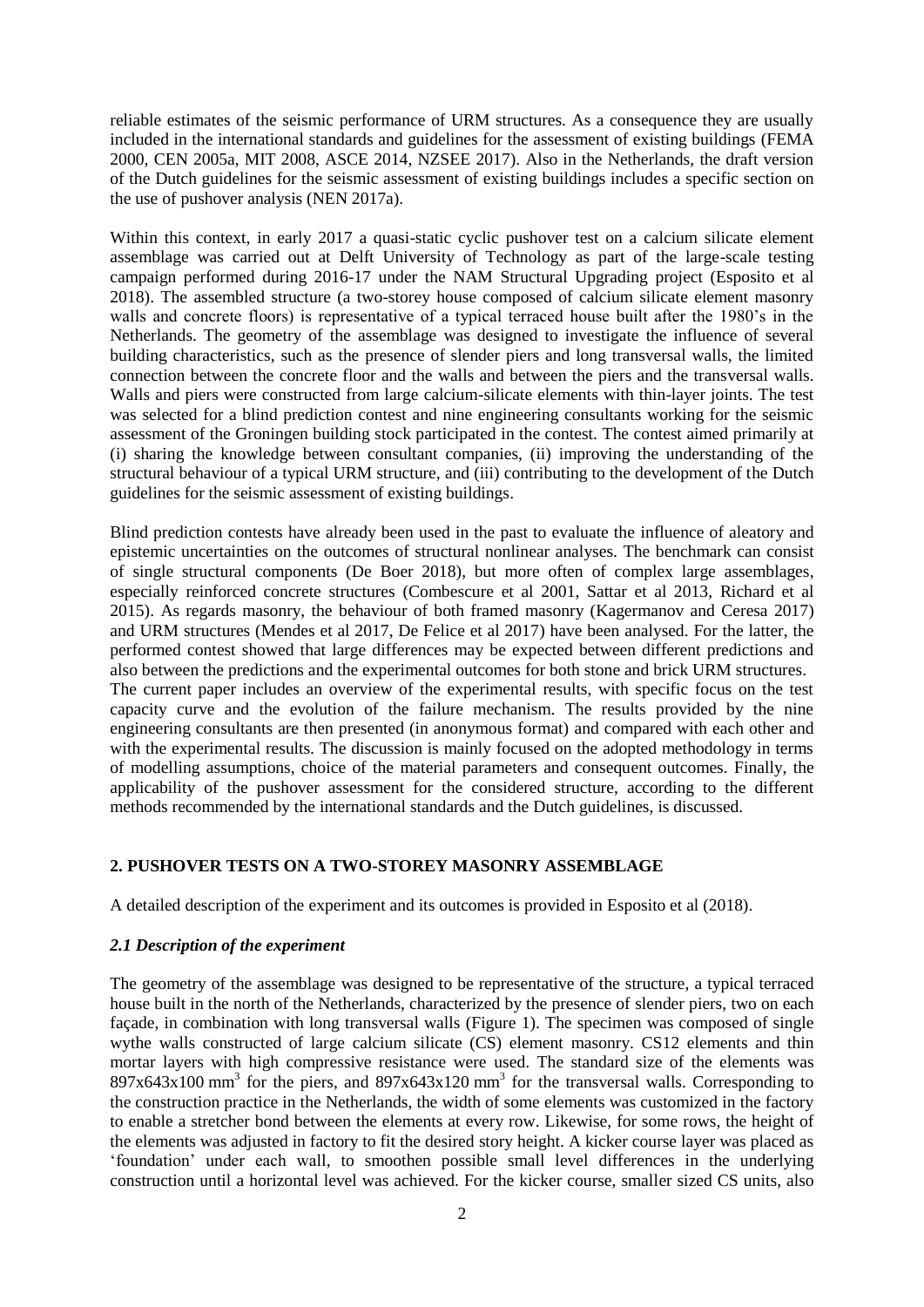

<span id="page-2-0"></span>Figure 1. Two-storey masonry assemblage: (a) schematic 3D view (measures in m), and (b) the real structure before testing (b)

in CS12 quality, were used and glued to the steel foundation with high performance glue to avoid sliding at this location. This layer was clamped in both directions and failure was expected to start only from the bed joints on top of the course. At the first floor, these elements were placed on a layer of general purpose mortar. For practical reasons, each prefab massive concrete floor consisted of two parts that acted together as a single slab thanks to an in-situ casted concrete joint with carbon fibre external reinforcement strips. Both top and first floor slabs were supported by the load-bearing transverse walls and by the piers; however only the transversal wall carried the load of the floor. With large elements it is not common to have running bond at wall-pier corners; for this reason, anchor strips were used at every bed-joint level (except those between the pier elements and either the kicker course or the concrete floors). The quasi-static cyclic test was performed using a contrast frame supplied with four horizontal actuators, two at each floor level, positioned on the transversal wall side at approximately one metre inwards from the facades with piers. The house was cyclically loaded by all four actuators: the sum of the forces at the top level was maintained equal to the sum of the forces at the first level, and the displacement at the top floor was applied with cycles of increasing amplitude. The displacements of the top floor at the positions of the actuators were maintained equals to limit possible torsional rotations of the structure.

#### *2.2 Overview of test results*

The capacity curve of the assembled structure is shown in [Figure 2](#page-3-0) together with the corresponding backbone curve. The loading history can be divided in four phases. The elastic phase (blue line) is characterised by linear elastic behaviour of the specimen with initial stiffness of the structure equal to 21 and 25 kN/mm for negative and positive loading, respectively. The elastic phase ends when the first cracks were measured via potentiometers at the floor-to-wall connections (mainly in the facades, but also on the transversal walls). In the pre-peak phase (red curve), the cracks at the floor-wall connections became visible and the piers of both storeys started rocking, resulting in a gradual decrease in stiffness of the structure. During the peak phase (green line), the peak resistance of the building was achieved for negative displacements (-68.1 kN at a displacement of the top floor equal to -8.6 mm) when the rocking mechanism of the piers at both storeys was fully active. Meanwhile, some cracks appeared also in the transversal walls. During the post-peak phase (purple line), the peak strength was achieved also for positive loading (65.7 kN at 14.9 mm), the rocking failure mechanism localised at ground floor (soft storey mechanism) and extensive cracks appeared on the transversal walls. The post-peak phase ends when both the long piers at ground floor in the façades collapsed, causing a large reduction of the base shear force. It should be remarked that the applied loading procedure was meant to assess specifically the in-plane behaviour of the structure, and the long transversal walls only deformed in the out-of-plane direction to accommodate the in-plane deformation of the piers.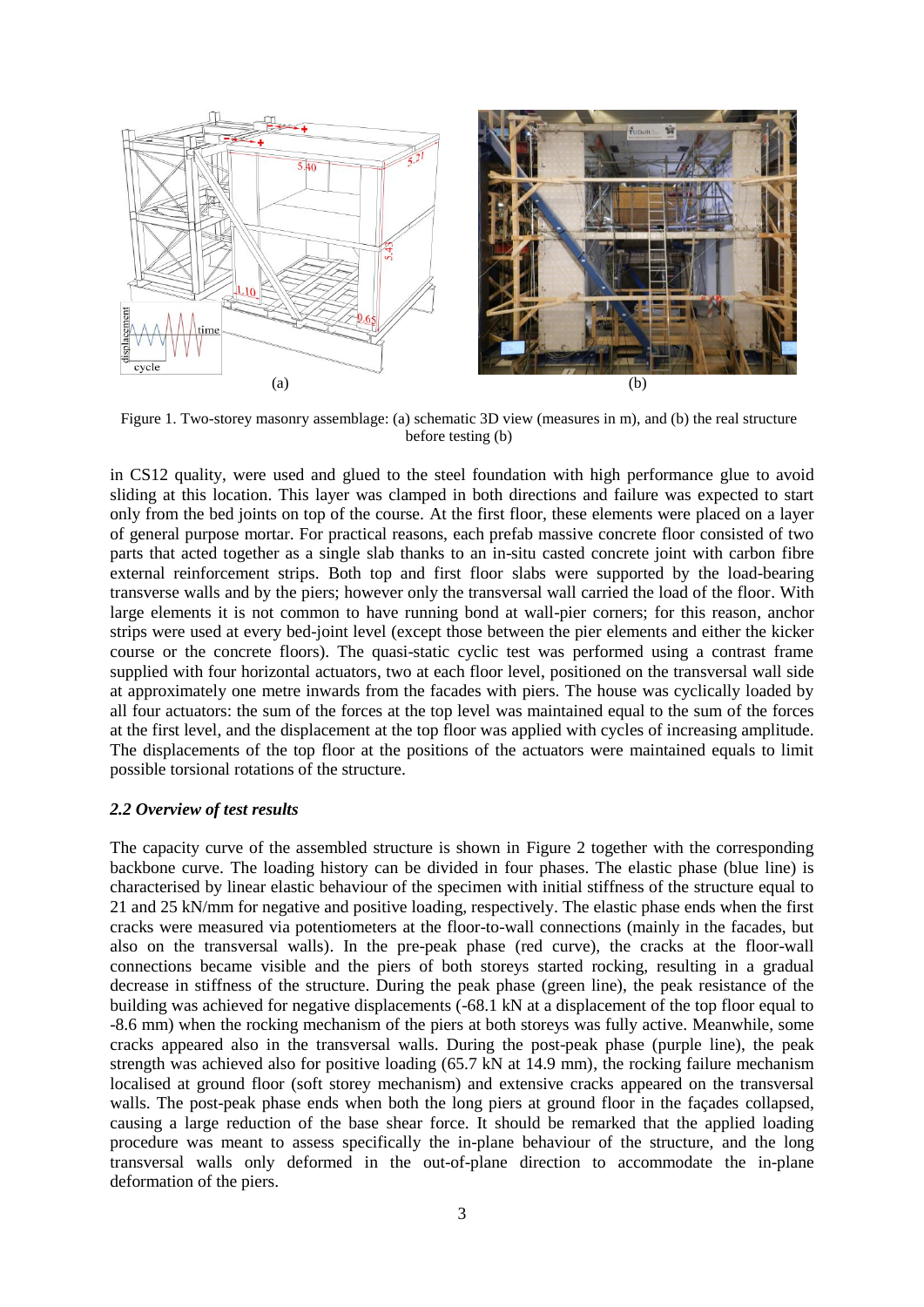

<span id="page-3-0"></span>Figure 2. Base shear vs. top displacement (capacity curve) of the tested structure (a), and detail of the structure after the failure of the long piers of ground floor (b)

## **3. CONSULTANT PREDICTIONS**

The consultants who participated in the blind prediction contest were provided with the geometry of the structure, the material properties (Young's modulus, tensile and compressive strength of CS elements and concrete; flexural and initial shear strength; dry friction of the joints), the construction details, and the loading procedure. The material properties were partly derived by companion tests on the masonry elements (Esposito et al 2018).

No specific requirements were given to the participants as for the choice of the modelling technique. However, they had been asked to provide the following information:

- A clear description of the used analysis method, the type of model, the software, etc., including the background reasoning behind modelling assumptions.
- The complete diagram of base shear versus second floor displacement. Specific attention was required for both push and pull direction to first cracking (end of the fully elastic stage), peak load, and near collapse, defined according to Eurocode 8 – part 3 (CEN 2005b).
- The complete diagram of base shear versus first floor displacement.
- A clear description and explanation of the failure mechanism, including the crack patterns at 75% of the peak load (pre-peak) and at near collapse.

Nine consultants participated in the contest, submitting sixteen predictions (each consultant could submit an unlimited number of predictions, but a definitive prediction for the contest had to be selected). Different modelling approaches, software packages, type of structural analysis, and assessment criteria were adopted to predict the pushover behaviour of the tested structure. The modelling approaches from the submissions can be divided in three categories:

- Continuum finite element method (fem) models: four fem models used a macro-modelling approach, with smeared crack elements, and two a simplified micro-modelling strategy, with a combination of solid and contact elements.
- Equivalent Frame (EF) models: seven models discretized the structure according to an Equivalent Frame strategy.
- Analytical-based models: three predictions were obtained on the basis of simplified techniques founded on analytical models implemented in spreadsheets.

Three consultants included more than one approach in order to compare and validate the outcomes of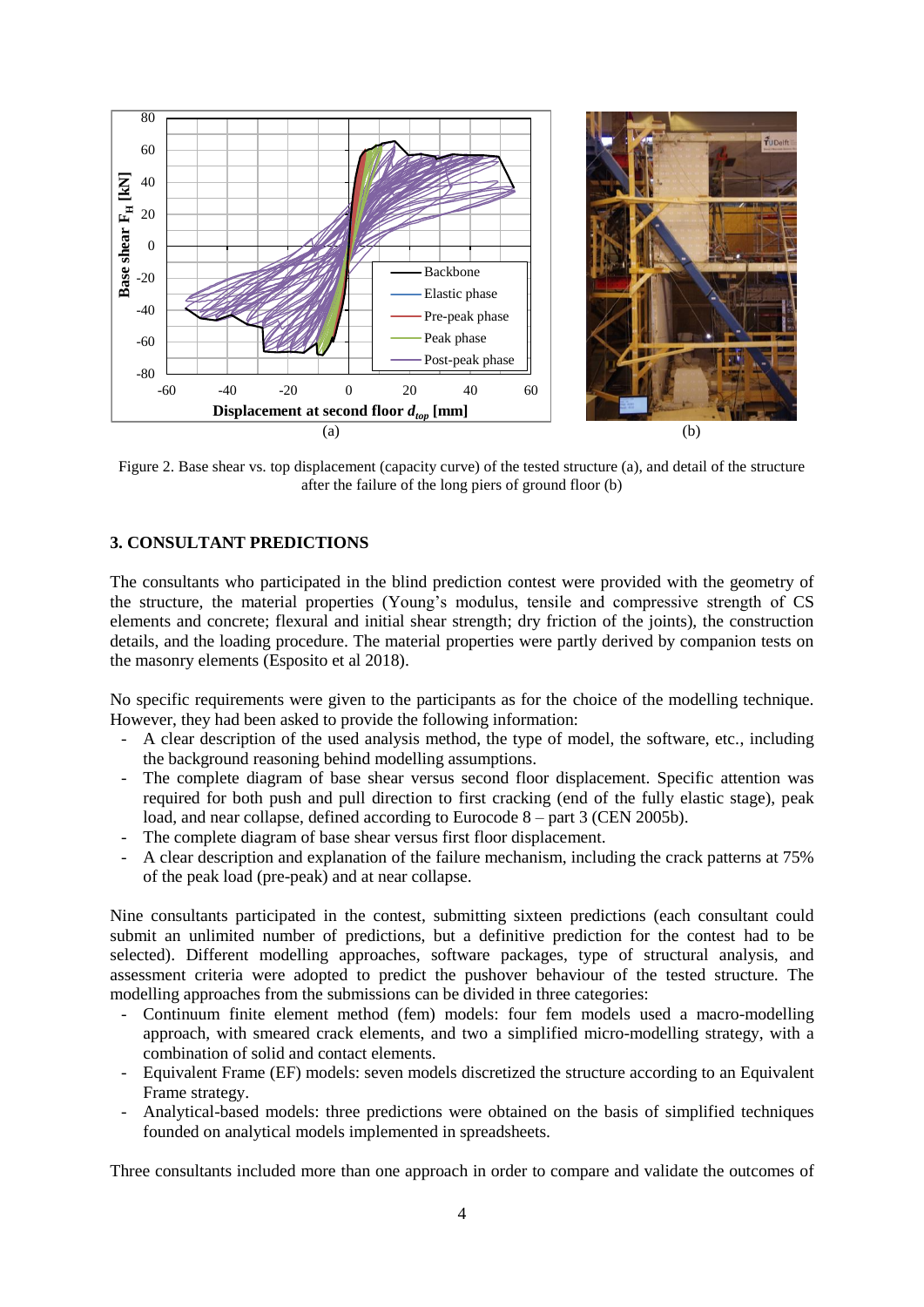their definitive prediction. Seven different software packages were used: 3Muri, Abaqus FEA, ANSR-II, DIANA FEA, ETABS, LS-DYNA and VecTor 2. Both implicit and explicit solvers were used.

The near collapse displacement was provided directly by the FEM software in case of continuum finite element models. For equivalent frame and analytical-based models the near collapse displacement was computed either on the basis of standard recommendations (ASCE 2014, CEN 2005b) or according to expertise of the analyst. Also different types of structural analysis were presented: the most of analysists submitted monotonic and cyclic static pushover analyses, but time analyses were required for explicit solvers.

# *3.2 Performance of the predictions*

In the following, the performance of the provided predictions are evaluated according to the ability to identify the cracking evolution and the failure mechanism (qualitative behaviour), or to define the complete capacity curve of the structure (quantitative behaviour). Only the definitive prediction of each consultant is considered in the discussion.

As described in section 2.2, the structural behaviour of the tested building was characterized by rocking of the four piers at both storeys (peak load mechanism), followed by the mechanism localization at ground floor and the consequent failure of the long piers. All the consultants except one were able to identify properly the rocking mechanism that caused the peak strength of the structure, but only four out of nine could accurately describe the collapse of the long piers at ground floor. Other four predictions identified different failure mechanisms and one predicted no failure of the specimen until the end of the test. A summary of the predictions provided by each consultant is presented in [Table 1](#page-4-0) and examples of the identified failure mechanism are shown in [Figure 3.](#page-5-0) A comparison between the experimental and the predicted capacity curves is shown in [Figure 4.](#page-5-1) For consultants applying a cyclic loading protocol, the backbone curve is considered.

Overall, a large dispersion of the estimated capacities is observed. The estimated peak strength ranges between 21.3 kN and 110.2 kN (COV = 51%) for negative loads, and between 32.3 kN and 108.6 kN

<span id="page-4-0"></span>

|                                           | <b>Prediction</b><br>type                                        | Peak load<br>mechanism               | <b>Failure mechanism</b>                                                                          |  |  |  |  |
|-------------------------------------------|------------------------------------------------------------------|--------------------------------------|---------------------------------------------------------------------------------------------------|--|--|--|--|
| Experiment                                |                                                                  | Rocking of piers<br>at both storeys  | Collapse of long piers at ground story; cracking in<br>the transversal walls                      |  |  |  |  |
| Consultant 1                              | Finite element                                                   | Rocking of piers                     | No failure expected before the end of the test                                                    |  |  |  |  |
|                                           | model                                                            | at both storeys                      | $(\pm 65$ mm)                                                                                     |  |  |  |  |
| Consultant 2                              | Finite element                                                   | Rocking of piers                     | Collapse of long piers at ground story; cracking in                                               |  |  |  |  |
|                                           | model                                                            | at both storeys                      | the transversal walls                                                                             |  |  |  |  |
| Consultant 3                              | Rocking of piers<br>Equivalent<br>frame model<br>at both storeys |                                      | Diagonal cracks of long piers at both stories;<br>cracking in the transversal walls               |  |  |  |  |
| Consultant 4                              | Finite element                                                   | Rocking of piers                     | Collapse of long piers at ground story; cracking in                                               |  |  |  |  |
|                                           | model                                                            | at both storeys                      | the transversal walls                                                                             |  |  |  |  |
| Consultant 5                              | Finite element                                                   | Rocking of piers                     | Diagonal cracks and collapse of every pier at                                                     |  |  |  |  |
|                                           | model                                                            | at both storeys                      | ground story; cracking in the transversal walls                                                   |  |  |  |  |
| Consultant 6                              | Equivalent                                                       | Rocking of piers                     | Collapse of long piers at ground story; cracking in                                               |  |  |  |  |
|                                           | frame model                                                      | at both storeys                      | the transversal walls                                                                             |  |  |  |  |
| Consultant 7                              | Finite element<br>model                                          | Rocking of piers<br>at second storey | Collapse of long piers at second story                                                            |  |  |  |  |
| Consultant 8                              | Analytical                                                       | Rocking of piers                     | Collapse of long piers at ground story; cracking in                                               |  |  |  |  |
|                                           | based model                                                      | at both storeys                      | the transversal walls                                                                             |  |  |  |  |
| Equivalent<br>Consultant 9<br>frame model |                                                                  | Rocking of piers<br>at both storeys  | Diagonal cracks of long piers at both stories;<br>reaching of the maximum drift for rocking piers |  |  |  |  |

Table 1. Prediction of the structural mechanisms at peak load and at failure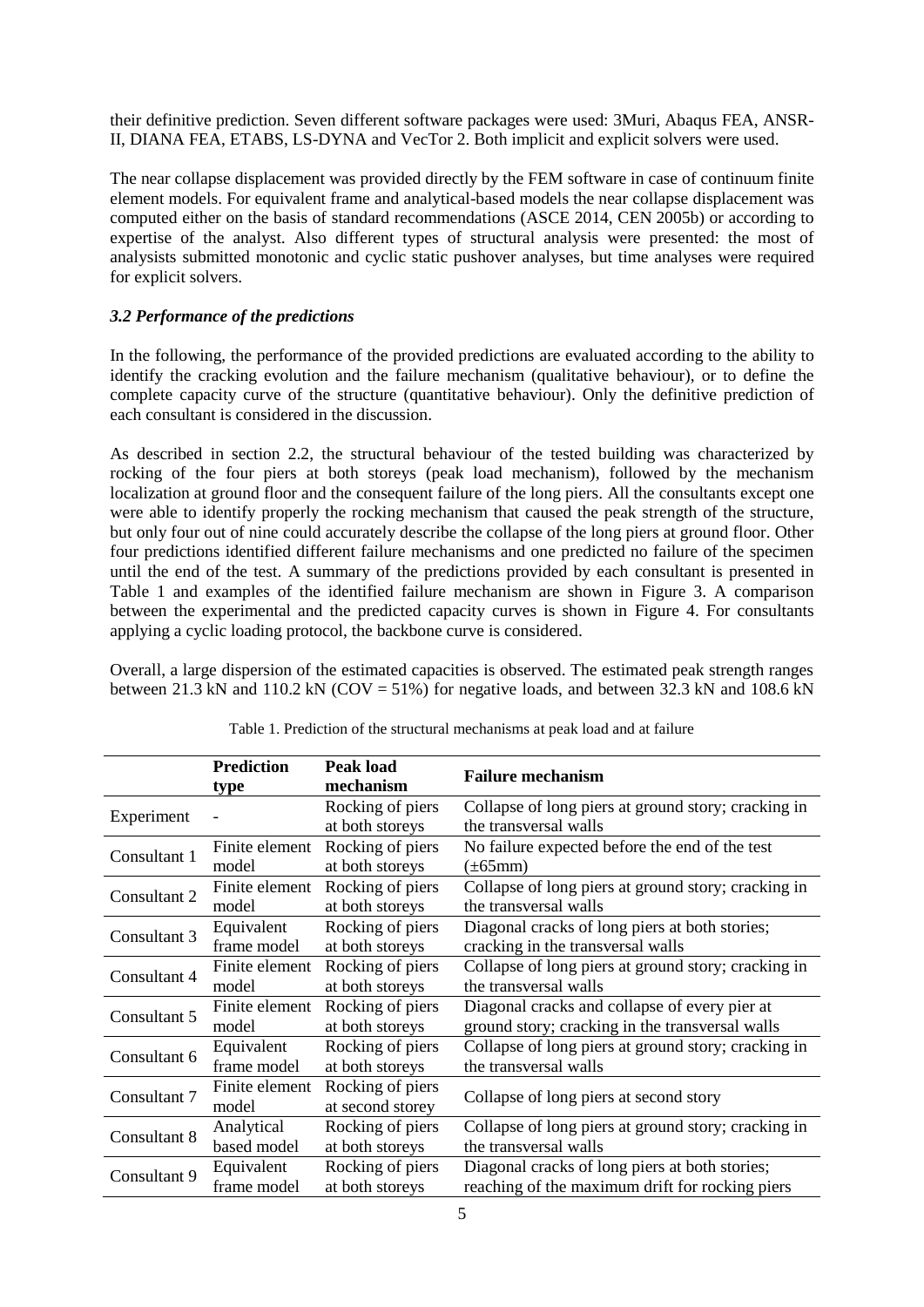$(COV = 42%)$  for positive loads. Similar results are obtained for the predictions of the displacement at near collapse  $(COV = 32\%$  and 41% for negative and positive displacements, respectively) and even the predictions of the elastic behaviour of the structure were extremely scattered ( $COV = 78\%$  and 35% for the negative and positive initial stiffness, respectively). This large variability may depend not only on the use of either the uncracked or the cracked Young's modulus of masonry, but also on the different assumptions related to the connections between normal walls and between floors and walls, and hence to the redistribution of the gravity loads on the piers or on the transversal walls (frame effect).The average values of the predicted initial stiffness, cracking load, peak force and near collapse displacements are close to the respective experimental values (with the exception of the positive cracking load), as reported in [Table 2](#page-6-0) and shown graphically in [Figure 5](#page-6-1) throughout a simplified segmented capacity curve. [Table 2](#page-6-0) lists also the average values and the coefficient of variation computed for groups of predictions with the same typology of analysis. Even though the dispersion of results is rather high within each group, with the obvious exception of the analytical based predictions (since only one of those was submitted as definitive prediction), some general trends can be observed. The analyses based on equivalent frame models underestimate the experimental capacity in terms of both force (peak load) and displacements (near collapse). The continuum finite element models provide a small overestimation of the peak strength and slightly underestimate the ultimate displacement capacity. On the opposite, the single analytical based model underestimates the capacity in terms of forces and overestimates in terms of displacements.



<span id="page-5-0"></span>Figure 3. Examples of the predicted failure mechanism for continuum finite element (a), equivalent frame (b), and analytical based (c) models



<span id="page-5-1"></span>Figure 4. Experimental and predicted capacity curves of the structure (blue = finite element models; red = equivalent frame models; green = analytical based models)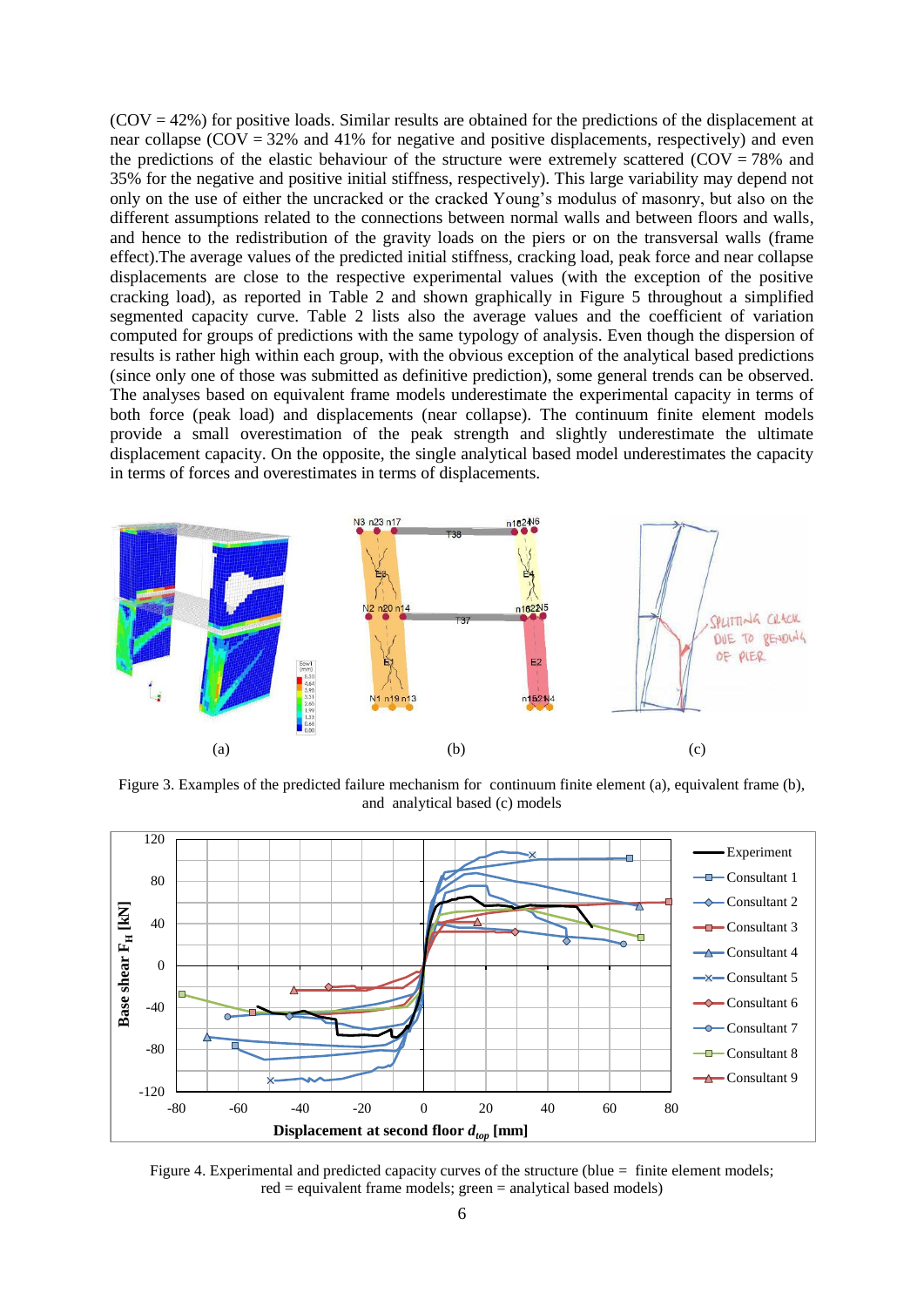| <b>Prediction</b>         |          | <b>Negative loading</b>                              |                              |                                                     |                              | <b>Positive loading</b>                             |                          |                           |                               |  |
|---------------------------|----------|------------------------------------------------------|------------------------------|-----------------------------------------------------|------------------------------|-----------------------------------------------------|--------------------------|---------------------------|-------------------------------|--|
| type                      |          | $K_{in}$<br>[kN/mm]                                  | $F_{cr}$<br>[kN]             | $\mathbf{F}_{\mathbf{P}}$<br>[kN]                   | $d_u$<br>[mm]                | $K_{in}$<br>[kN/mm]                                 | $F_{cr}$<br>[kN]         | $\bm{F}_{\bm{P}}$<br>[kN] | $d_u$<br>$\lceil$ mm $\rceil$ |  |
| Experiment                |          | 21.1                                                 | 29.5                         | 68.1                                                | 56.3                         | 25.0                                                | 22.1                     | 65.7                      | 56.9                          |  |
| Every<br>prediction       | μ<br>COV | 17.6<br>$(-17%)$<br>78%                              | 23.2<br>$(-21\%)$<br>66%     | 58.0<br>$(-15%)$<br>51%                             | 51.5<br>$(-8%)$<br>32%       | 20.3<br>$(-19%)$<br>35%                             | 37.9<br>$(+72%)$<br>59%  | 66.9<br>$(+2%)$<br>42%    | 51.2<br>$(-10\%)$<br>41%      |  |
| Analytical<br>based model | μ<br>COV | 48.6<br>$(+130\%)$                                   | 22.4<br>$(-24%)$             | 44.9<br>$(-34%)$                                    | 78.1<br>$(+47%)$             | 24.7<br>$(+17%)$                                    | 22.4<br>$(+1\%)$         | 54.2<br>$(-17%)$          | 70.2<br>$(+23%)$              |  |
| Equivalent<br>frame model | μ<br>COV | $\overline{\phantom{a}}$<br>10.9<br>$(-49%)$<br>107% | -<br>10.6<br>$(-64%)$<br>61% | $\overline{\phantom{a}}$<br>30.3<br>$(-56%)$<br>46% | -<br>42.3<br>$(-25%)$<br>28% | $\overline{\phantom{a}}$<br>18.6<br>$(-12%)$<br>30% | 19.4<br>$(-12%)$<br>84%  | 44.7<br>$(-32%)$<br>32%   | 42.7<br>$(-25%)$<br>75%       |  |
| Finite element<br>model   | μ<br>COV | 15.4<br>$(-27%)$<br>34%                              | 30.9<br>$(+5%)$<br>52%       | 77.3<br>$(+13%)$<br>29%                             | 51.8<br>$(-8%)$<br>29%       | 21.3<br>$(+1\%)$<br>37%                             | 47.1<br>$(+113%)$<br>37% | 82.7<br>$(+26%)$<br>33%   | 52.8<br>$(-7%)$<br>21%        |  |

<span id="page-6-0"></span>Table 2. Significant displacements and forces of the capacity curve: comparison between experimental and predicted results grouped for analysis typology

 $K_{in}$  = initial stiffness;  $F_{cr}$  = cracking load;  $F_{P}$  = peak load;  $d_u$  = displacement at near collapse



<span id="page-6-1"></span>Figure 5. Simplified capacity curve of the structure: comparison between experimental and predicted results grouped for analysis typology

Also the assumptions made by each analyst on the basis of his/her expertise must be considered among the epistemic uncertainties and discussed. With finite element analyses, the material constitutive model and the related parameters (such as the tensile resistance of the masonry) can strongly influence the estimation of the peak load of the structure. Similarly, the type of solver (implicit or explicit) may affect the stability of the solution and lead to different guesses of the displacement of the structure at near collapse. When an equivalent frame approach is used, the possible redistribution of the axial load in the piers (frame effect) and the role of the transversal walls (flange effect) should be carefully evaluated, since they may not be taken into account automatically by the software. Finally, the analytical based methods require the choice of a suitable static scheme and this choice may be critical even for structures with simple geometry, such as the investigated building. When more complex structures are studied, more assumptions based on the analyst judgement are necessary (e.g. effectiveness of the connections), and more uncertainties are introduced. The combination of different modelling approaches (even a simple hand calculation based on analytical models) may hence provide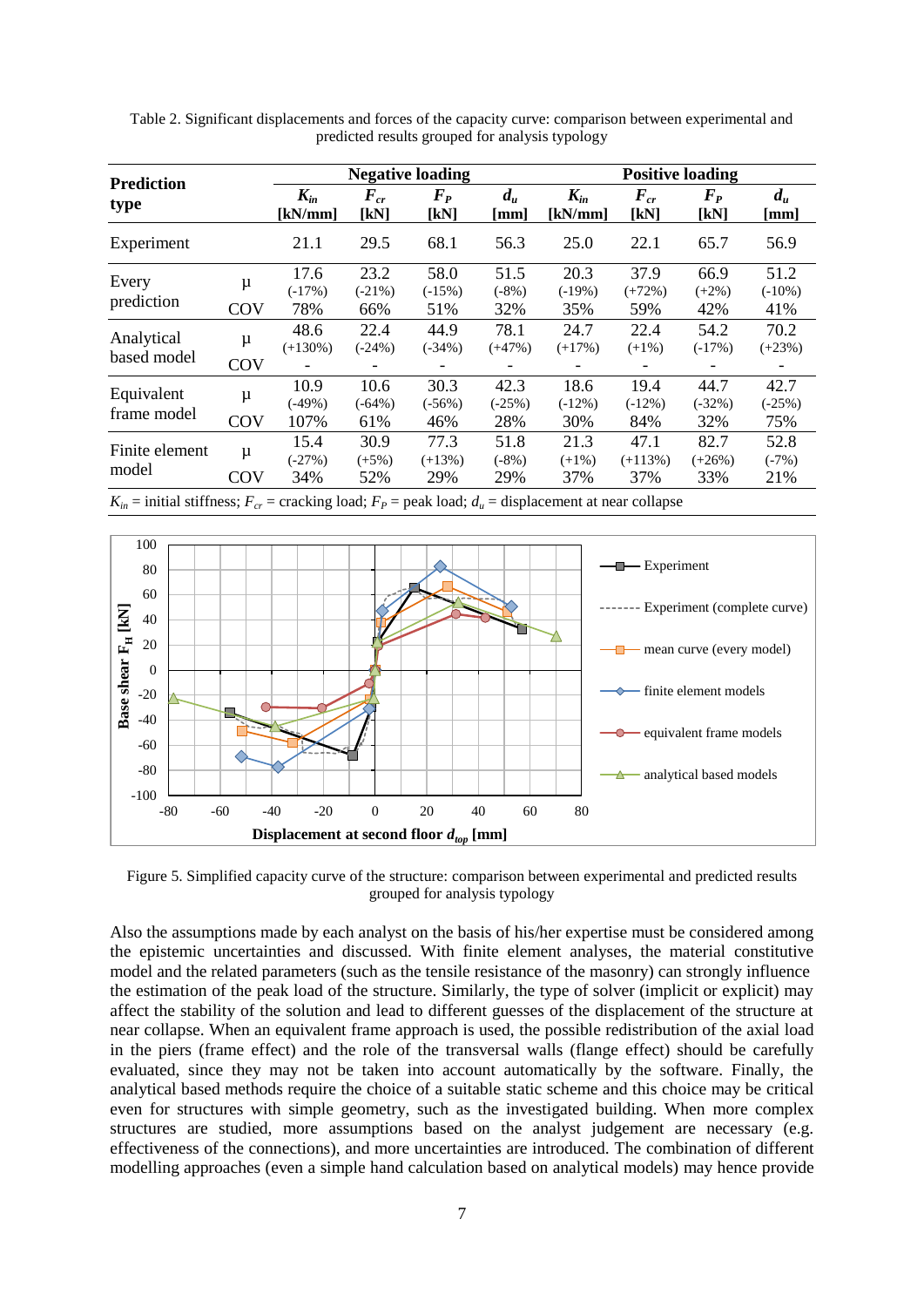the most accurate predictions and prevent from overlooking oversights and clear mistakes. This is confirmed by the accuracy of the mean capacity curve of the structure [\(Figure 5\)](#page-6-1), which is the closest to the experimental curve. Besides, the three consultants (#2, #4, and #8) that combined more than one approach were among those able to provide accurate predictions as regards both capacity curve and crack pattern evolution.

### *3.3 Pushover assessment*

The blind prediction contest was focused on the in-plane quasi-static behaviour of the structure to evaluate the reliability of non-linear pushover (NLPO) analyses for the assessment of a typical terraced house. Hence, the capacity curves obtained from the experimental test and the numerical predictions were assessed according to the NLPO procedure presented in the Dutch guidelines NPR 9998 (NEN 2017a) for a representative location in the town of Loppersum, situated next to Huizinge and Westeremden, where the strongest earthquakes in the area were recorded in 2012 and 2006, respectively. The assessment procedure was performed according to the recommendations reported in NPR 9998 (NEN 2017a). The elastic seismic response spectrum was derived on the basis of the Uniform Hazard Spectrum (UHS) provided by the Webtool NPR 9998 (NEN 2017b) for the GPS coordinates (53.33; 6.75), and the related elastic acceleration-displacement response spectrum (ADRS) curve was derived. The procedure recommended in NPR 9998 (NEN 2017a) is based on the 'equivalent linearization approach' for the capacity spectrum method (CSM), initially proposed for reinforced concrete structures in ATC-40(1996), and on the 'substitute structure' concept assessment, defined for masonry by Magenes and Calvi (1997) for single degree of freedom (SDOF) systems. In this paper, also the general N2 method proposed by Fajfar (1999), adopted by the Eurocode  $8 -$  part 3, and a recent alternative formulation, named *β*-corrected N2 method (Graziotti et al 2014), are considered, and the outcomes of the three assessment procedures are compared.

The capacity curve of each equivalent SDOF system was computed assuming the effective mass equal to the total mass of the structure (32.9 t) and a unit participation factor Γ, since a uniform loading distribution is applied and a soft storey mechanism that involved the whole structure was observed. No torsional amplification of the demand was considered, because any torsion of the building was strongly limited by the loading protocol described in section 2.1. The displacement capacity at near collapse was computed as the lateral displacement of the top floor at which one of the following conditions are met, as recommended in NPR 9998 (NEN 2017a):

- the mechanisms identified by the analyses result in the collapse of the structure;
- the base shear force sustains more than 50% degradation;
- the drift of the structure, computed at effective height or as inter-storey drift, exceeds lumped global limits (1.5% and 0.8% for inter-storey drift and drift at effective height, respectively, when the failure mechanism is ductile, such as for pier rocking).

As regards the CSM, the overdamped ADRS curve was derived by multiplying the elastic ADRS spectrum with a spectral reduction factor  $\eta_{\xi}$ , as recommended in NPR 9998 (NEN 2017). The equivalent viscous damping (*ξsys*) is estimated equal to 30%, including a lumped contribution attributable to the soil-structure interaction (*ξsoil* = 10%). As for the N2 method, the ultimate displacement capacity was taken as the top floor displacement at which the total lateral resistance (base shear) dropped below 80% of the peak resistance, as suggested in EN 1998 – part 3 (CEN 2005b), or by the maximum displacement of the capacity curve when such strength degradation was not observed. The initial stiffness and the related period  $T^*$  of the idealized equivalent SDOF system were computed for a shear strength equal to 70% of the peak load, as recommended in the Italian standards (MIT 2008). The corner period  $T_c$  (0.618 s) was obtained from the elastic response spectrum corresponding to the used UHS data. The determination of the target displacement is then performed according to the procedure described in Informative Annex B of EN 1998 – part 1 (CEN 2005a). The structure is then verified when the capacity over demand is larger than one and when the maximum displacement of the capacity curve is larger than 150% of the target displacement regardless of the related shear force (as required in section 4.3.3.4.2.3). Additionally, the value of the strength reduction factor R may be limited, since the elastic and inelastic target displacements may differ significantly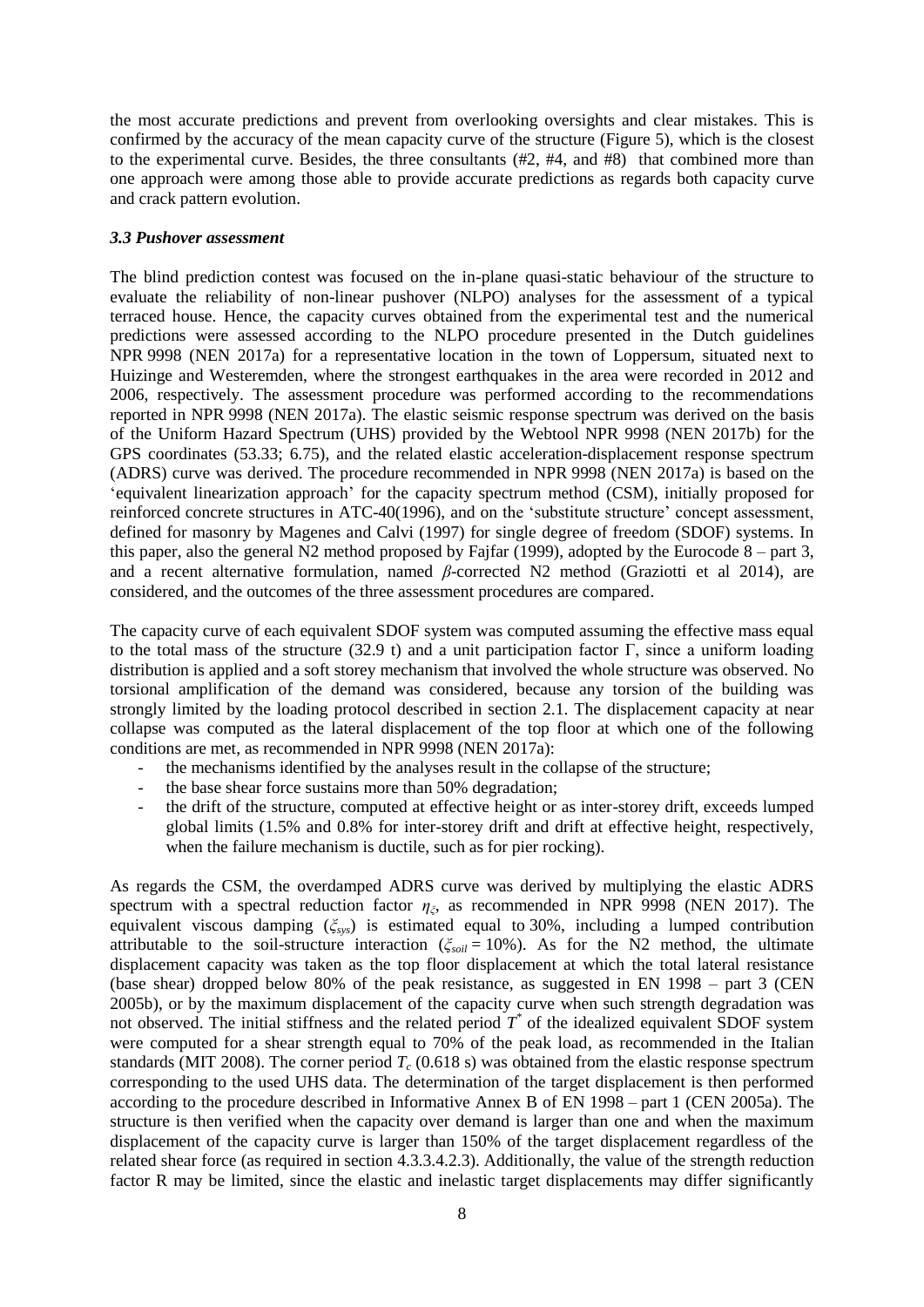when the value of R is large (FEMA 2000). The Italian standards sets a maximum limit  $R = 3$  for URM buildings at Significant Damage (MIT 2008), that may be expressed as R=4 at near collapse, but no direct limitations are provided in other standards as far as the author is aware. Finally, the *β*-corrected N2 method adopts the same procedures described for the standard N2 method but proposes a different equation to compute the inelastic target displacement based on the use of an exponential conversion factor  $\beta$  that amplifies the demand in case of high values of R (Graziotti 2014). The values  $\beta = 1.0$  and  $\beta = 1.8$  are used for  $R \le 2$  and  $R > 2$ , respectively.

The capacity over demand (C/D) ratios obtained by the seismic assessment of the structure according to the three abovementioned procedures is presented in [Table 3](#page-8-0) for the experiment and each numerical prediction. [Table 4](#page-9-0) includes the average C/D values for the different groups of analysis typology. The C/D values computed on the basis of the experimental capacity curve are larger than one for both loading directions and for every assessment procedure; hence, in the considered location, the structure would be verified for in-plane loading according to NPR 9998 (NEN 2017a). Also most of the numerical predictions result in the same outcome, but large scatter of the results and some inconsistencies are observed. It is also remarkable that the definition of the capacity is frequently governed by the global drift limits at near collapse [\(Figure 6\)](#page-9-1).

As for the analysis typology, the overall underestimation of both strength and displacement capacities given by equivalent frame models (mentioned in section 3.2) result in C/D ratios smaller than one for two of the three evaluated models (3/3 if the *β*-corrected N2 procedure is applied). On the contrary, the overestimation of the base shear identified by many continuum finite element models does not lead to large overestimation of the C/D ratio.

|              |                           |                                        | <b>Negative loading</b> |                                             | <b>Positive loading</b> |              |                                             |  |
|--------------|---------------------------|----------------------------------------|-------------------------|---------------------------------------------|-------------------------|--------------|---------------------------------------------|--|
|              | <b>Prediction</b><br>type | N <sub>2</sub><br><b>CSM</b><br>method |                         | $\beta$ -corrected<br>N <sub>2</sub> method | <b>CSM</b>              | N2<br>method | $\beta$ -corrected<br>N <sub>2</sub> method |  |
|              |                           | C/D                                    | C/D                     | C/D                                         | C/D                     | C/D          | C/D                                         |  |
| Experiment   |                           | 1.16                                   | 2.77                    | 1.88                                        | 1.18                    | 3.11         | 2.19                                        |  |
| Consultant 1 | Finite element            | 1.18                                   | 1.99                    | 1.99                                        | 1.23                    | 2.65         | 2.65                                        |  |
|              | model                     | $(+2%)$                                | $(-28%)$                | $(+6%)$                                     | (+4%)                   | $(-15%)$     | (+21%)                                      |  |
| Consultant 2 | Finite element            | 1.13                                   | 1.68                    | 1.18                                        | 1.15                    | 2.39         | 1.51                                        |  |
|              | model                     | $(-3%)$                                | $(-39%)$                | $(-37%)$                                    | $(-3%)$                 | (-23%)       | $(-31%)$                                    |  |
| Consultant 3 | Equivalent                | 1.16                                   | 1.26                    | 0.60                                        | 1.19                    | 1.16         | 0.69                                        |  |
|              | frame model               | (0%)                                   | $-55\%$ )               | $(-68%)$                                    | (+1%)                   | (-63%)       | (-68%)                                      |  |
| Consultant 4 | Finite element            | 1.27                                   | 2.14                    | 2.76                                        | 1.26                    | 1.64         | 2.58                                        |  |
|              | model                     | (+9%)                                  | $-23\%$ )               | $(+47%)$                                    | (+7%)                   | (-47%)       | (-18%)                                      |  |
| Consultant 5 | Finite element            | 1.52                                   | 2.08                    | 2.08                                        | 1.44                    | 2.26         | 2.26                                        |  |
|              | model                     | $(+31%)$                               | $(-25%)$                | $(+11\%)$                                   | (+22%)                  | $(-27%)$     | $(-3%)$                                     |  |
| Consultant 6 | Equivalent                | 0.78                                   | 0.72 <sup>1</sup>       | 0.26                                        | 0.80                    | $1.23^{1,2}$ | 0.72                                        |  |
|              | frame model               | $(-33%)$                               | $(-74%)$                | $(-86%)$                                    | $-32%$                  | $(-60%)$     | $(-67%)$                                    |  |
| Consultant 7 | Finite element            | 1.16                                   | 0.79                    | 0.79                                        | 1.08                    | $2.77^{1}$   | $2.77^{1}$                                  |  |
|              | model                     | (0%)                                   | $(-71%)$                | $(-58%)$                                    | $(-8%)$                 | $(-11%)$     | $(-26%)$                                    |  |
| Consultant 8 | Analytical                | 1.15                                   | 1.64 <sup>1</sup>       | $0.85^1$                                    | 1.16                    | 1.82         | 1.02                                        |  |
|              | based model               | $(-1%)$                                | $(-41%)$                | $(-55%)$                                    | $(-2%)$                 | $(-41%)$     | $(-53%)$                                    |  |
| Consultant 9 | Equivalent                | 0.54                                   | $0.55^1$                | 0.55                                        | 0.55                    | $1.03^{1}$   | 0.24                                        |  |
|              | frame model               | (-53%)                                 | $(-80%)$                | $(-71%)$                                    | (-53%)                  | $(-67%)$     | $(-89%)$                                    |  |

<span id="page-8-0"></span>Table 3. Seismic assessment of the tested structure according to three different assessment procedures: comparison between the experimental outcomes and the numerical predictions

 $1$  The strength reduction factor R is larger than 4.

 $2$ The capacity curve drops to zero strength before the 150% of the target displacement.

 $C/D$  = capacity over demand ratio;  $CSM$  = capacity spectrum method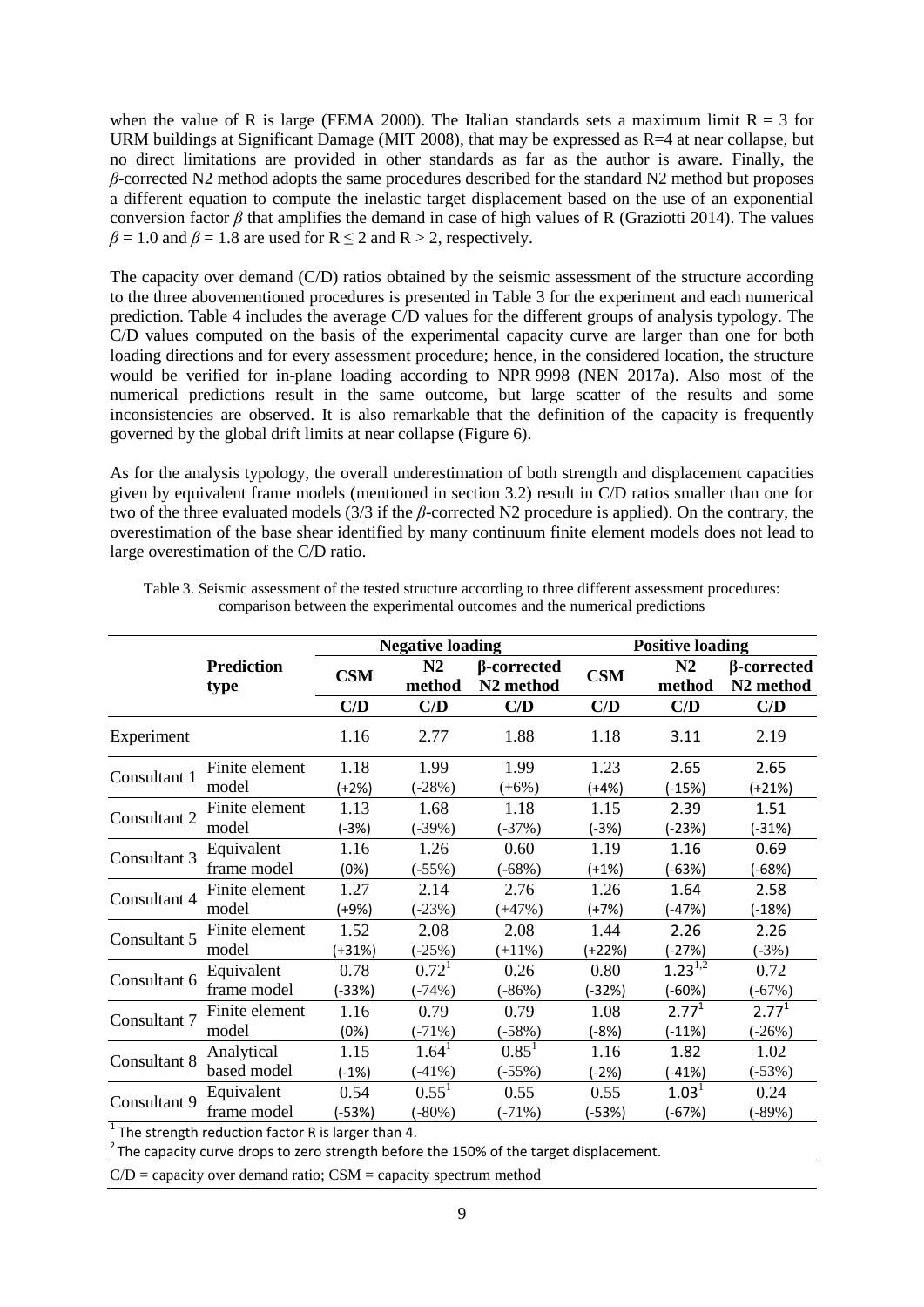As regards the assessment procedures, both the N2 methods are marked by larger dispersion of the results, especially the β-modified method. For these two procedures, since the definition of the target displacement is related to the predicted initial stiffness of the structure, the predictions not only of the capacity, but also of the demand are scattered. The introduction of the exponential conversion factor in the *β*-corrected N2 method (that results in the amplification of the inelastic demand) produces smaller values of C/D ratios, on average closer to the C/D ratio computed for the experiment; as a result, in two cases the structure would be verified when the standard N2 procedure is used but not according to the *β*-corrected method. The CSM is characterised by smaller but also less dispersed C/D ratios. In fact, the values computed for the predictions are close to the C/D ratio calculated for the experiment (- 5% and -7% for negative and positive loading, respectively) with an adequately small coefficient of variation (26% and 24%). The scatter is even smaller when only the results obtained by the use of continuum finite element models are considered (COV =  $13\%$  and  $11\%$  for negative and positive loading, respectively). The small dispersion of the C/D ratios depends mainly on the stricter limitations included in the CSM method (such as the lumped spectral reduction factor), but it does not entail a better accuracy of the predictions.

|                           |     |                          | <b>Negative loading</b> |                                      | <b>Positive loading</b> |                       |                                              |  |
|---------------------------|-----|--------------------------|-------------------------|--------------------------------------|-------------------------|-----------------------|----------------------------------------------|--|
| <b>Prediction</b><br>type |     | <b>CSM</b>               | N <sub>2</sub> method   | β-corrected<br>N <sub>2</sub> method | <b>CSM</b>              | N <sub>2</sub> method | <b>B</b> -corrected<br>N <sub>2</sub> method |  |
|                           |     | C/D                      | C/D                     | C/D                                  | C/D                     | C/D                   | C/D                                          |  |
| Experiment                |     | 1.16                     | 2.77                    | 1.88                                 | 1.18                    | 3.11                  | 2.19                                         |  |
| Every<br>prediction       | μ   | 1.10                     | 1.43                    | 1.23                                 | 1.10                    | 1.88                  | 1.60                                         |  |
|                           |     | $(-5%)$                  | $(-48%)$                | $(-35%)$                             | $(-7%)$                 | (-39%)                | $(-27%)$                                     |  |
|                           | COV | 26%                      | 43%                     | 69%                                  | 24%                     | 35%                   | 61%                                          |  |
|                           | μ   | 1.15                     | 1.64                    | 0.851                                | 1.16                    | 1.82                  | 1.02                                         |  |
| Analytical                |     | $(-1%)$                  | $(-41\%)$               | $(-55%)$                             | $(-2%)$                 | $(-41%)$              | $(-53%)$                                     |  |
| based model               | COV | $\overline{\phantom{a}}$ |                         |                                      |                         |                       |                                              |  |
| Equivalent<br>frame model | μ   | 0.83                     | 0.97                    | 0.53                                 | 0.85                    | 1.48                  | 0.78                                         |  |
|                           |     | (-29%)                   | $(-65%)$                | $(-72%)$                             | (-28%)                  | (-52%)                | (-64%)                                       |  |
|                           | COV | 38%                      | 38%                     | 35%                                  | 38%                     | 7%                    | 34%                                          |  |
| Finite element<br>model   | μ   | 1.25                     | 1.74                    | 1.76                                 | 1.23                    | 2.34                  | 2.35                                         |  |
|                           |     | $(+8%)$                  | $(-37%)$                | $(-6%)$                              | $(+4%)$                 | $(-25%)$              | $(+7%)$                                      |  |
|                           | COV | 13%                      | 32%                     | 44%                                  | 11%                     | 19%                   | 22%                                          |  |

<span id="page-9-0"></span>Table 4. Seismic assessment of the tested structure according to three different assessment procedures: comparison between experimental and predicted results grouped for analysis typology



<span id="page-9-1"></span>Figure 6. Graphical seismic assessment based on CSM: comparison between the experimental and the numerical predictions for positive loading (blue  $=$  fe model;  $red = EF$  model; green  $=$  analytical based model)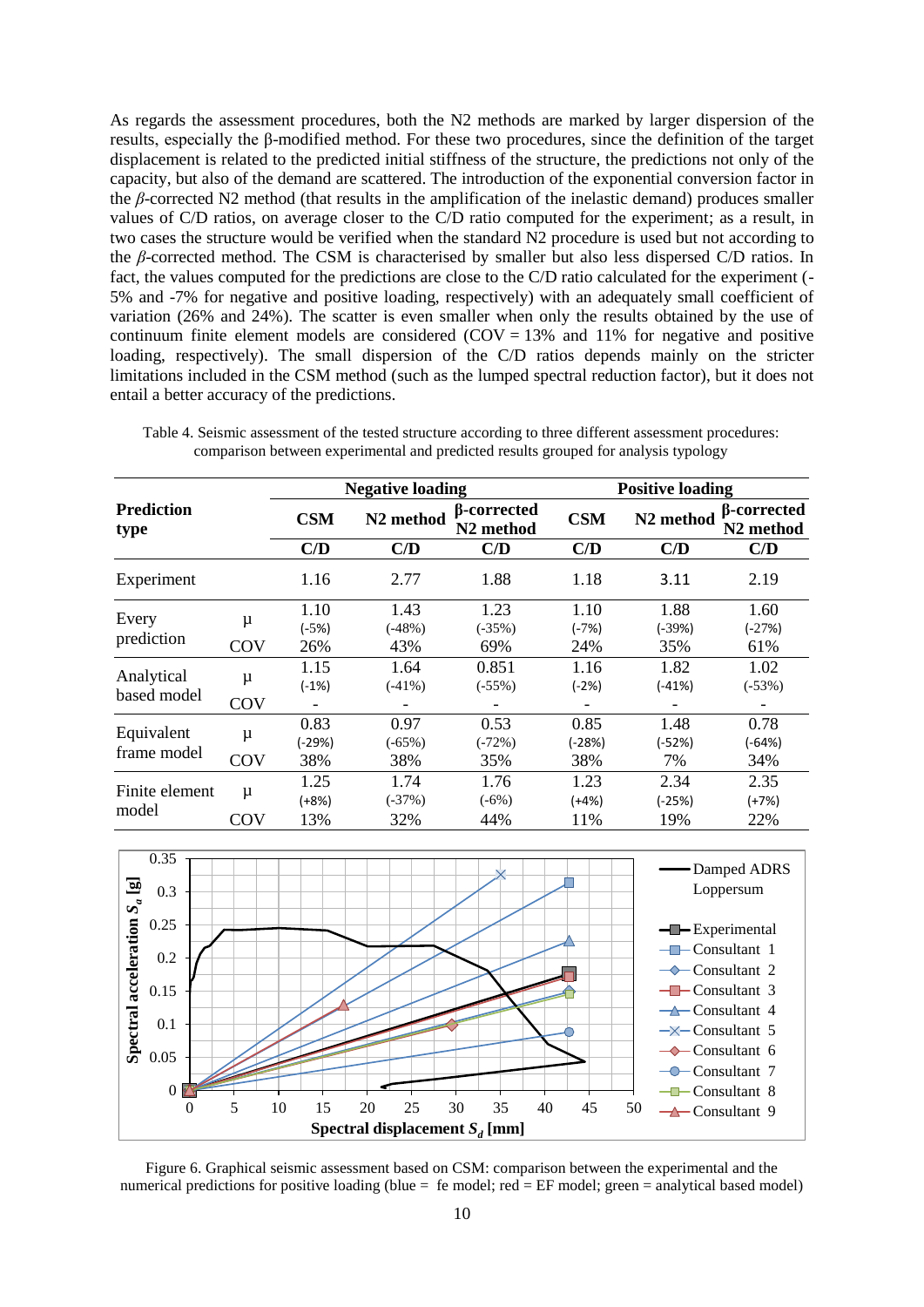### **4. CONCLUSIONS**

In recent years, induced seismicity in the Netherlands has considerably increased. The Nederlandse Aardolie Maatschappij (NAM) started in 2014 a comprehensive research program with experimental testing and computational modelling to assess the seismic behaviours of URM masonry buildings. In this framework, a quasi-static cyclic pushover test on a calcium silicate element assemblage was carried out in early 2017 at Delft University of Technology. The test was selected for a blind prediction contest with the aim of (i) sharing the knowledge between consultant companies, (ii) improving the understanding of the structural behaviour of a typical URM structure, and (iii) contributing to the development of the Dutch guidelines for the seismic assessment of existing buildings. Nine engineering consultants working for the seismic assessment of the Groningen building stock participated to the contest. The consultants adopted several methods to predict the behaviour of the tested structure: three modelling approaches (finite element models, equivalent frame models, analytical-based models); seven software packages; different assessment criteria, loading protocols, and types of structural analysis.

From a qualitative point of view, almost every consultant was able to identify the primary failure mechanism that determined the peak strength of the structure, but only four out of nine described properly the final collapse mechanism (specifically, consultants 2, 4, 6, and 8). As regards the prediction of the capacity curve of the building, large dispersion was observed but the mean predicted initial stiffness, cracking load, peak force and near collapse capacity were close to the respective experimental values. The large variability depends on both the use of different modelling approaches and on the specific assumptions made for modelling the details of the structure (e.g. wall-pier connections). The combination of more than one approach allows to compare and cross-validate the results and hence to provide more accurate predictions. For this purpose, even simple hand calculation based on analytical models prevent from overlooking oversights and clear mistakes.

The received predictions have been used to assess the seismic vulnerability of the tested structure according to the recent Dutch seismic guidelines and with different assessment procedures. The data analysis shows that, despite the different predictions of the capacity curves, the assessments based on the numerical analyses were overall consistent to that based on the experimental outcomes, especially with finite element models and when the CSM is used.

The blind prediction contest was hence useful to evaluate the modelling and the assessment procedures, and to provide the consultants working for the seismic assessment of the Groningen building stock with some useful information on how to refine their analyses. Finally, it contributed to a critical evaluation of the assessing procedure recommended in the Annex G of the Dutch guidelines NPR 9998.

#### **5. AKNOWLEDGEMENTS**

This research was funded by NAM, under the contract number UI63654 "Testing program 2016 for Structural Upgrading of URM Structures", which is gratefully acknowledged.

#### **6. REFERENCES**

ASCE American Society of Civil Engineers (2014), Seismic Evaluation and Retrofit of Existing Buildings (ASCE/SEI 41 13). Reston, VA, United States

ATC, Applied Technology Council (1996). ATC-40 Seismic evaluation and retrofit of concrete buildings. Applied Technology Council report. Redwood City.

CEN, European Committee for Standardization (2005a), Design of structures for earthquake resistance-part 1: general rules, seismic actions and rules for buildings, Design Code EN 1998-1. Brussels, Belgium